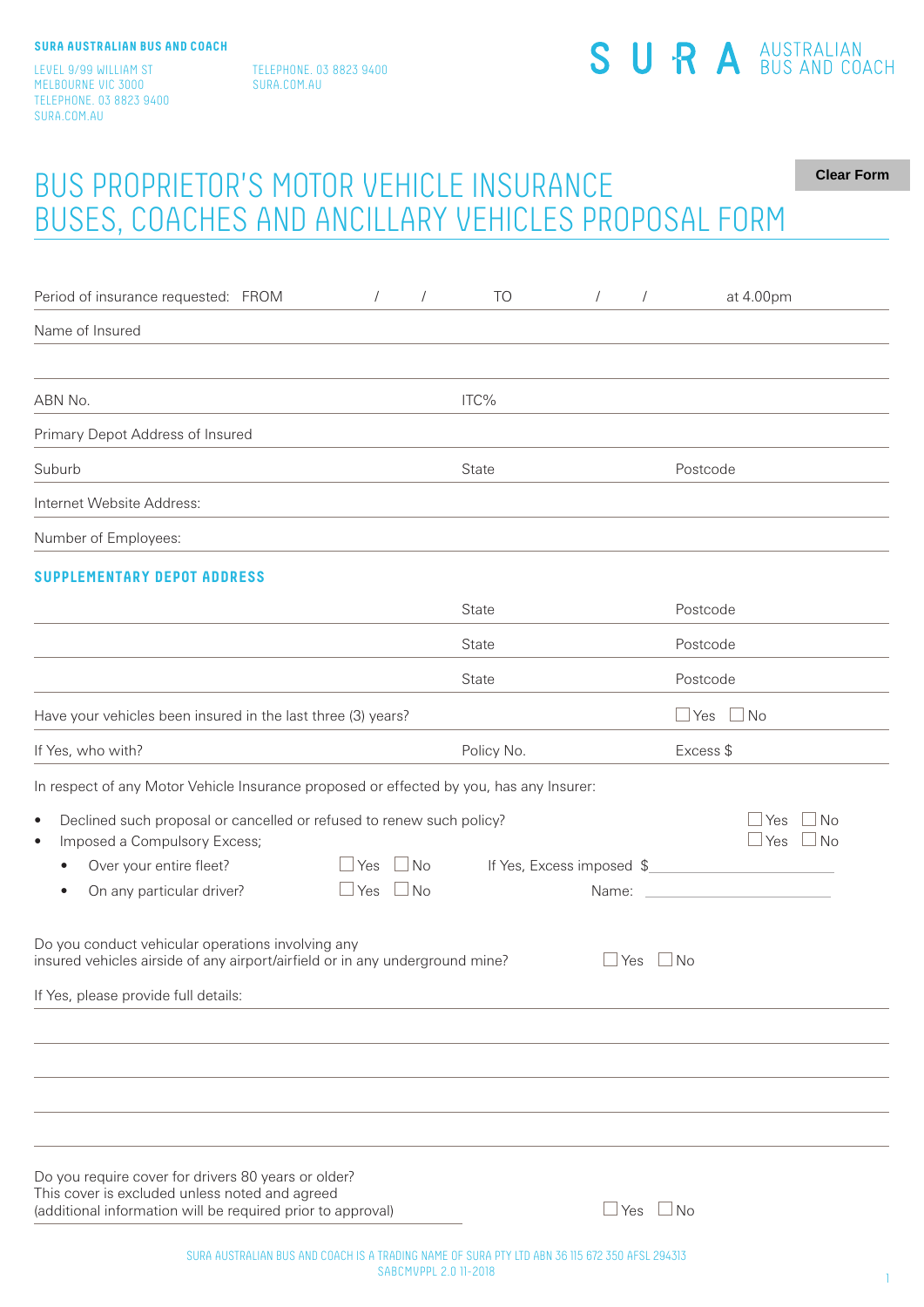# **THE BUSINESS – VEHICLE PURPOSE: (MUST EQUAL 100%)** % Self/Drive Hire (Must attach Hire Agreement) % Airport, Hotel, Motel Transfers **1%** School Bus Only **Superior** Services **Community Services** % School Bus and Local Charter **1990** Metal 2008 Route Services % General Charter  $\Box$  % Hospitality Industry <sup>9</sup>% General Charter/Interstate Tours **Container 1986** Private % Mine To Accommodation Transfers Only % Mine To Airport, Hotel Motel Transfers Only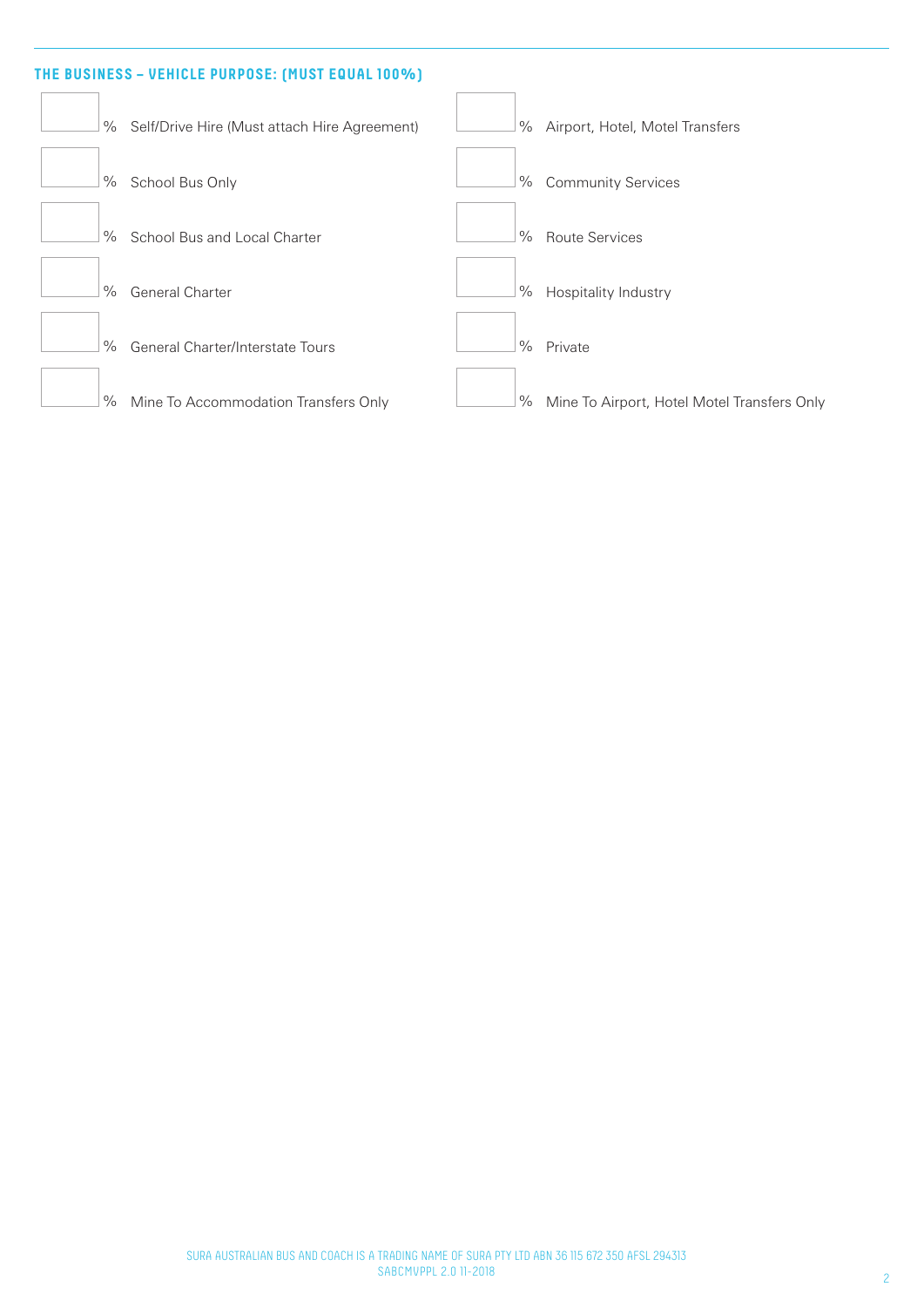#### **SCHEDULE OF VEHICLES TO BE INSURED**

|              |                                                                                                                            | COVER REQUIRED<br>PLEASE TICK [3]                        |                                    |                                            |             | <b>SUM INSURED</b> |                                                                                           |                |
|--------------|----------------------------------------------------------------------------------------------------------------------------|----------------------------------------------------------|------------------------------------|--------------------------------------------|-------------|--------------------|-------------------------------------------------------------------------------------------|----------------|
| YEAR         | <b>VEHICLE</b>                                                                                                             | Sections 1&2<br>Own Damage<br>& Third Party<br>Liability | Section 1<br>Only<br>Own<br>Damage | Section 2 Only<br>Third Party<br>Liability | ENG/VIN NO. | REG NO.            | Must include standard/non<br>standard factory/ non factory<br>accessories (Excluding GST) | <b>FINANCE</b> |
|              |                                                                                                                            |                                                          |                                    |                                            |             |                    |                                                                                           |                |
|              |                                                                                                                            |                                                          |                                    |                                            |             |                    |                                                                                           |                |
|              |                                                                                                                            |                                                          |                                    |                                            |             |                    |                                                                                           |                |
|              |                                                                                                                            |                                                          |                                    |                                            |             |                    |                                                                                           |                |
|              | Have any vehicles been involved in accidents/incidents during the last five years?<br>If Yes, complete the schedule below: |                                                          |                                    |                                            |             |                    | $\Box$ Yes $\Box$ No                                                                      |                |
| Date of Loss | Vehicle                                                                                                                    | Reg No.                                                  |                                    | Driver's Name                              |             | Incurred \$        | <b>Accident Description</b>                                                               | At Fault?      |
|              |                                                                                                                            |                                                          |                                    |                                            |             |                    |                                                                                           |                |
|              |                                                                                                                            |                                                          |                                    |                                            |             |                    |                                                                                           |                |
|              |                                                                                                                            |                                                          |                                    |                                            |             |                    |                                                                                           |                |
|              |                                                                                                                            |                                                          |                                    |                                            |             |                    |                                                                                           |                |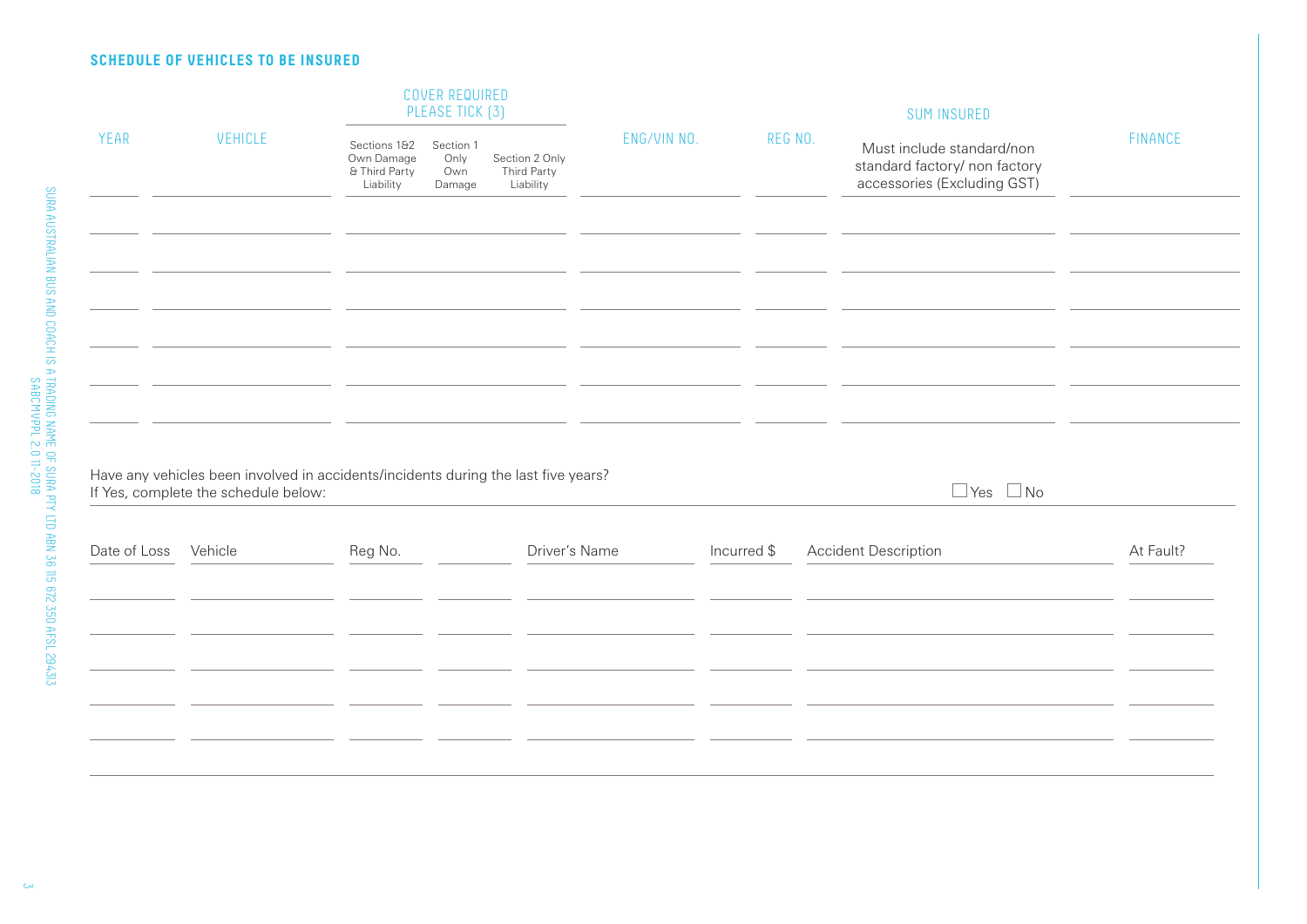**Are you a member of a State Association? Please indicate which one from the list below:**

| $\Box$ VIC – BusVIC  | $\bigcap$ SA – SABUS | $\Box$ TAS – Tasmania Bus Association |
|----------------------|----------------------|---------------------------------------|
| $\Box$ NSW – BusNSW  | $\Box$ WA – BCAWA    | $\Box$ QLD – QBIC                     |
| $\square$ SA – BCASA | WA – WARTA           | Other                                 |
|                      |                      |                                       |

Association Member No.

**Has the Company/Business, its Proprietors and/or Directors every been convicted of any criminal offence or any offence under State Legislation concerning the operation of buses or coached within the past (10) years?**

 $\Box$ Yes  $\Box$ No

**If Yes, please supply official police record/document with date of conviction, name of proprietor/director and details.**

#### **IMPORTANT NOTICES**

The information you provide in this document and through any other documentation, either directly or through your insurance broker, will be relied upon by the insurers to decide whether or not to accept your insurance as proposed and if so, on what terms.

Every question must be answered fully, truthfully and accurately. If space is insufficient for your answer, please use additional sheets, sign and date each one and attach them to this document.

If you do not understand or if you have any questions regarding any matter in this document, including these Important Notices, please contact us or your insurance broker before signing the Declaration at the end of this document.

Unless we have confirmed in writing that temporary cover has been arranged, no insurance is in force until the risk proposed has been accepted in writing by us and you have paid or agreed to pay the premium.

#### **AGENT OF THE INSURERS**

SURA Australian Bus and Coach acts as an agent of the Insurer and not as your agent when issuing insurance policies, dealing with or settling any claims. This is an important document please read it carefully.

#### **DUTY OF DISCLOSURE**

Before you enter into an insurance contract, you have a duty to tell us anything that you know, or could reasonably be expected to know, that may affect our decision to insure you and on what terms.

You have this duty until we agree to insure you.

You have the same duty before you renew, extend, vary or reinstate an insurance contract.

You do not need to tell us anything that:

- reduces the risk we insure you for;
- or is common knowledge;
- or we know or should know as an insurer;
- or we waive your duty to tell us about.

**If you do not tell us something:**

If you do not tell us anything you are required to tell us, we may cancel your contract or reduce the amount we will pay you if you make a claim, or both.

If your failure to tell us is fraudulent, we may refuse to pay a claim and treat the contract as if it never existed.